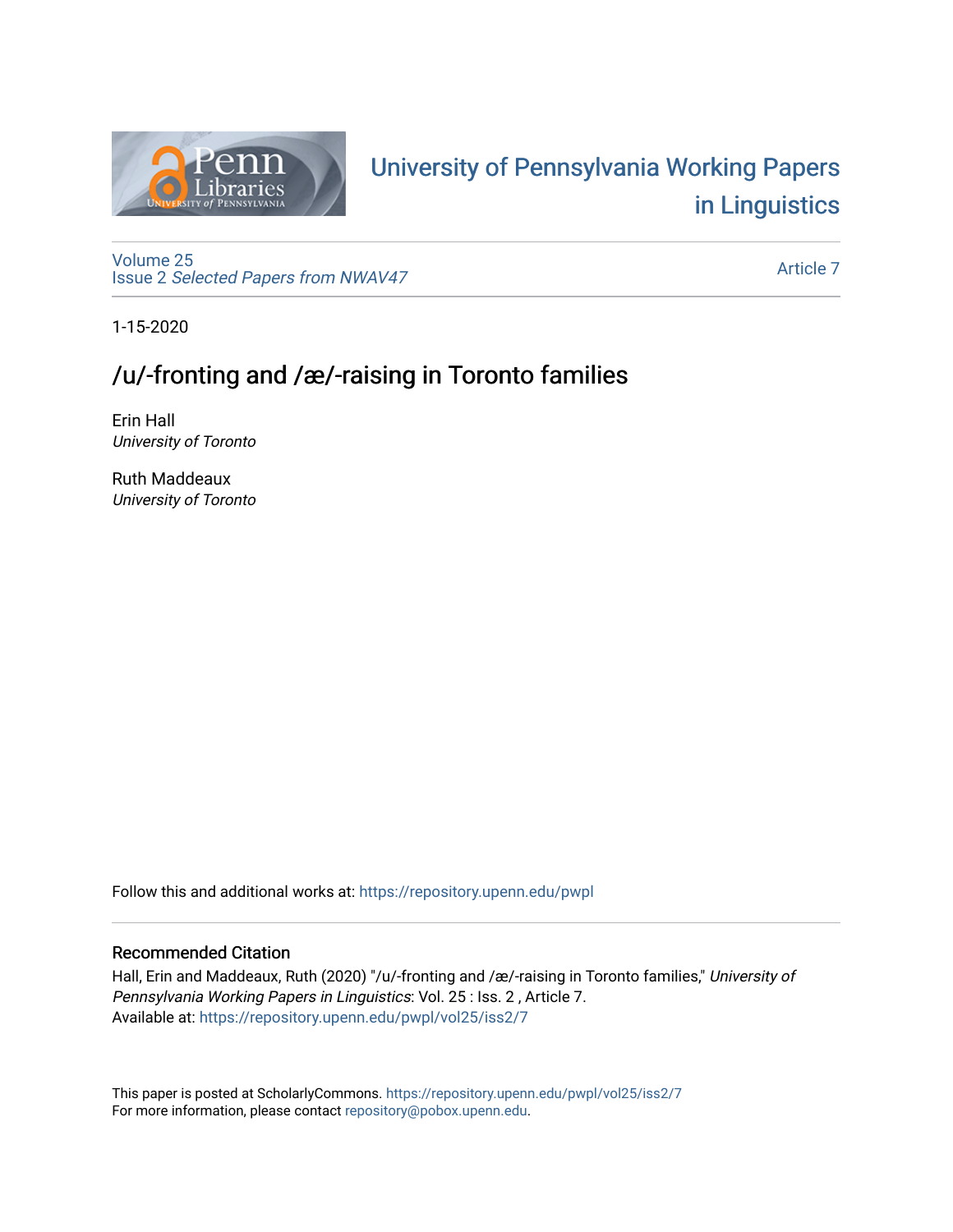# /u/-fronting and /æ/-raising in Toronto families

# Abstract

This paper examines the acquisition of both stable contextual variation and a change in progress by children aged four to twelve. Comparing children and their parents from 19 families, we investigate whether transmission and incrementation effects (Labov 2001, 2007) can be found in two vowel variables in Toronto English: /ae/-raising, a case of stable allophony, and /u/-fronting, an ongoing change. In /u/ fronting, children are extending the change to new, previously non-fronted environments. However, analysis does not reveal the expected incrementation pattern in which older children are more advanced. Instead we find the opposite: the youngest children are most advanced in the change, while the oldest are the most conservative, having retreated closer to the adult norm but still crucially further forward, allowing the change to progress. In the case of /ae/-raising, children are not extending the variation to new environments. Younger children do consistently overshoot the placement of /ae/ in raising environments, while older children appear to have retreated and stabilized in the same range as their parents, maintaining the contextual variation at the community level. We suggest that these patterns could be viewed as a kind of overgeneralization, similar to what is often seen in morphological acquisition.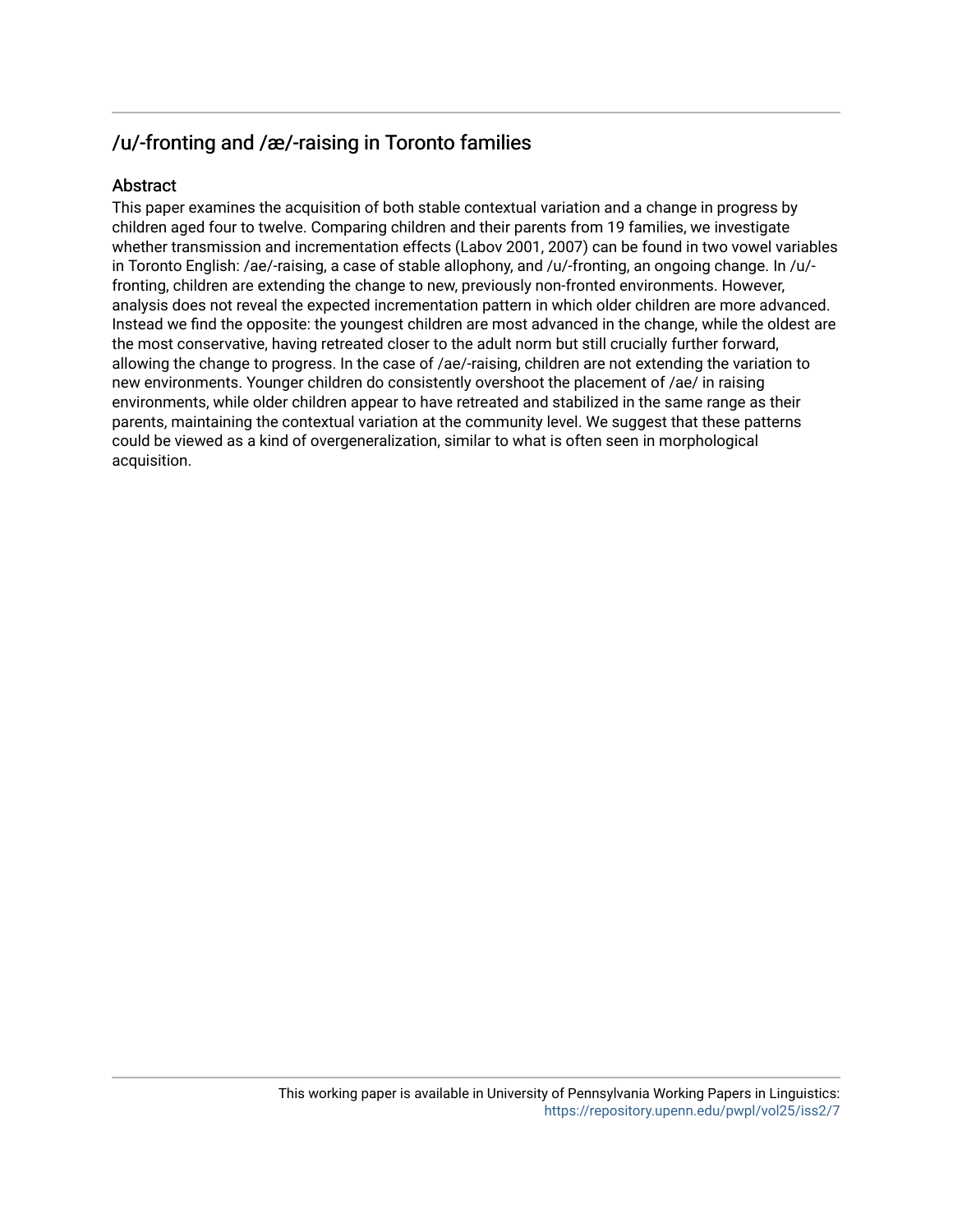# **/u/-fronting and /æ/-raising in Toronto Families**

Erin Hall and Ruth Maddeaux\*

# **1 Introduction**

Labov (2001: 415) proposes that children first acquire the language patterns of their female caregivers, and later undergo "vernacular re-organization". Earlier research suggests that with both stable variation and changes in progress, children initially match adult constraints on use (Labov 1989, Roberts 1997, Smith, Durham and Richards 2013, Smith 2017). In the case of variables undergoing change, this faithful reproduction is followed by incrementation, as children advance the change beyond the adult level (Labov 2001, 2007). We examine these processes in children who are acquiring both stable variation and changes in progress in their speech community. Comparing children and their parents directly, we investigate whether transmission and incrementation effects can be found in two vowel variables in Canadian English: /u/-fronting and /æ/-raising.

## **1.1 Transmission and Incrementation Model**

We take as a starting point of inquiry Labov's (2001, 2007) model of transmission and incrementation: a theoretical account offering an explanation for how generational change takes place. In this model, children initially replicate their female caregiver's variable system via the process of transmission. For variables that are stable in the community, this faithful reproduction is followed by learning to associate more social information with the relevant variants. For variables undergoing change, children next undergo the influence of the change over the course of childhood and adolescence, advancing the elements of the system that are variable by increasing their "frequency, extent, scope, or specificity" (Labov 2007: 346). This process is termed incrementation, and results from children perceiving age-related and other social differences in how forms are produced and shifting their behavior towards their preferred targets. For female-led changes, girls are expected to follow this incrementation pattern after age four, leading to an adolescent peak in apparent time before reaching a point of stabilization at around age 17. Boys, on the other hand, should not show the same pattern for changes associated with female speakers. These processes result in the incrementation of a change from one generation to the next, and account for the gender effects seen in femaleled changes (Labov 2001).

## **1.2 The Acquisition of Variation and Change**

In studies of stable variation, children have generally been found to match their parents' phonological and grammatical constraints on use from a young age (Labov 1989, Kerswill 1996, Roberts 1997, Kerswill and Williams 2000), supporting the notion of faithful transmission. However, some internal conditioning can take longer to master than others (Labov 1989, Roberts 1997), and stylistic constraints may not emerge until later (Roberts 1997, Smith et al. 2007, 2013). In most studies, children appear to match their parents' patterns by age six or seven.

In cases of change in progress, there is evidence that children increment changes over the course of childhood, as predicted by Labov's (2001, 2007) model. In Smith's (2017) work with families in Buckie, Scotland, pre-adolescents (ages nine and up) were found to be more advanced in several changes in progress than both their adult caregivers and younger children (ages three to four). Tagliamonte and D'Arcy (2009) show that pre-adolescents have lower rates of use of a number of innovative forms than adolescents. Taken together, these results are in line with the predicted adolescent peak, providing evidence that incrementation effects increase over the childhood years and

 <sup>\*</sup> We acknowledge the contributions of Jack Chambers, Derek Denis, Cliona Duah, Romina Farhang, Michelle Heo, Na-Young Ryu, Hyoung Seok Kwon, Jessamyn Schertz, members of the University of Toronto Language Variation & Change Research Group and the Complexity & Recursion in Acquisition Research Group, and the audience at NWAV47. This research is supported by Social Sciences & Humanities Research Council of Canada (SSHRC) grants #767-2015-2161 & #752-2017-1465, and a SSHRC Institutional Grant.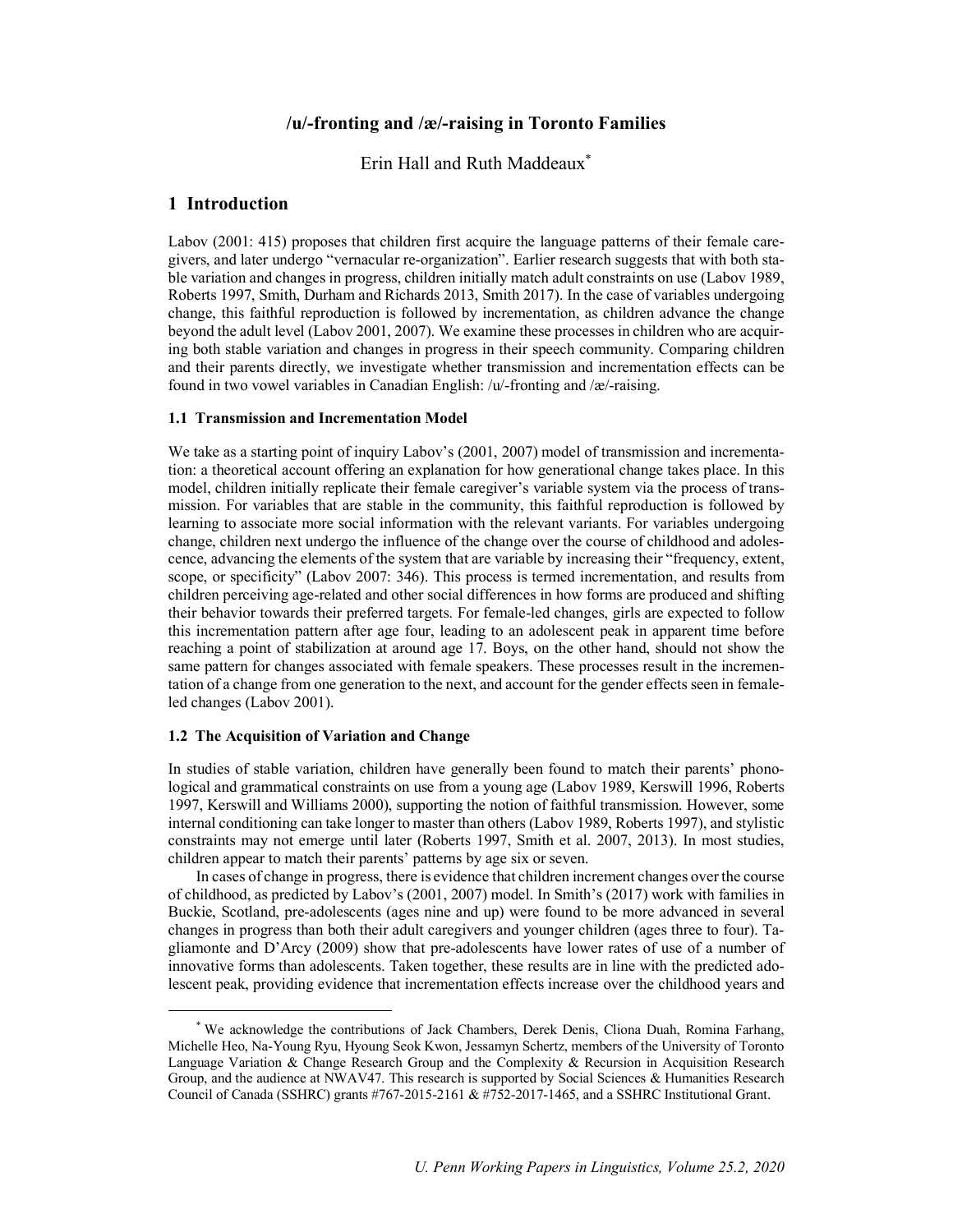then taper off in adulthood.

However, some research suggests that children may uncover potential sites of change even earlier, on initial transmission. In investigating the tensing of short /a/ in South Philadelphia, Roberts and Labov (1995) found that three-year-olds showed increased tensing compared to parents, as well as generalization to new words. Four-year-olds continue to tense more than adults, but not to generalize to new words. Labov (2001: 428) terms this a case of "directional transmission", concluding that children had absorbed the direction of change from their parents and older peers and were advancing it further along the same trajectory. Labov appears to consider this a different process from incrementation, noting that /a/-tensing is not related to any social factors other than age.

Outside of the sociolinguistic variation literature, related questions about children have been asked from the point of view of how mechanical processes of acquisition can drive language change. One influential proposal in the diachronic literature is that children's errors or re-analyses in language learning are a source of innovation (e.g., Kiparsky 1974, Lightfoot 1979). Recent work by Cournane (2014, 2015) provides empirical support for thistheory, showing that child learning biases align with the direction of historical change in modals. Cournane (2014, 2015) argues that children play a role in the incrementation of modal *must* from root to epistemic meanings, overgenerating the newer interpretation at age five.

A number of studies using artificial language learning paradigms have also investigated how children learn from variable input. When variation is inconsistent, children nearly always overregularize the patterns of use, while adults tend to probability-match (Hudson Kam and Newport 2005, 2009). In cases of predictable variation, children are able to acquire the system, but they show more regularization than adults learning the same artificial language (Samara, Smith, Brown and Wonnacott 2017). Children are well known to show periods of morphological overregularization in natural language acquisition, producing forms such as *taked* for *took* before (re)learning the irregular forms. It remains to be seen if these regularizing tendencies can persist in some cases, resulting in language change, and how such biases might interact with the incrementation process.

The present study aims to examine the processes of transmission and incrementation in children, and their potential relationship with mechanisms of language acquisition, by focusing on two vowel variables that have already been described in adult populations in Toronto: /u/-fronting, a change in progress in the community, and  $\alpha$ -raising, a case of stable variation. Vowels in general are a promising area of study in children. They are generally acquired earlier than consonants (Stoel-Gammon and Herrington 1990), but relatively little is known about children's mastery of contextual and social constraints on vowel use. The following section presents the two variables of interest in this study and summarizes the research to date on adult productions of  $/u$  and  $/\mathcal{R}$  in Toronto.

## **2 /u/-fronting and /æ/-raising in Toronto**

The clearest case of current vowel change in Canadian English is the fronting of the traditionally high, back vowel /u/, which is an active change across much of North America (Labov, Ash and Boberg 2006). In Canada, most notably in British Columbia and Southern Ontario (including Toronto), /u/-fronting has been described as a possible phonetic response to the reorganization of the front lax vowels known as the Canadian Shift (Boberg 2010, 2011a). Among the most innovative Canadian speakers, the position of /u/ has advanced far enough that it is further front than /æ/ (Boberg 2011a). Boberg (2010) finds a significant effect of age across the country, such that speakers born after 1965 produce a more fronted /u/ than those born after. Females lead this apparent change, a result that is consistent with a typical sociolinguistic change in progress. Boberg (2011a) finds that speakers from Ontario are moderately to extremely innovative in /u/-fronting overall compared to speakers from less urbanized regions of the country.

Whether or not /u/-fronting is occurring as part of a reorganization of the vowel space post-Canadian Shift, it is also heavily motivated by co-articulation. Most research into the varying positions of /u/ divides its conditioning environments into post-coronal and elsewhere, with the consistent finding that  $/u'$  is further front following the coronals. The only exception is in the context of a following  $/1/$ , which is described as imposing a ban on  $/1/$ -fronting in some dialects (Koops 2010, Labov et al. 2006). In general, /u/ is reported as having an allophonic distribution between post-coronal environments and elsewhere – until such time as the distinction disappears and  $/u$  is fronted everywhere, which is taken as an indication that the overall change towards a fronted  $/u$  is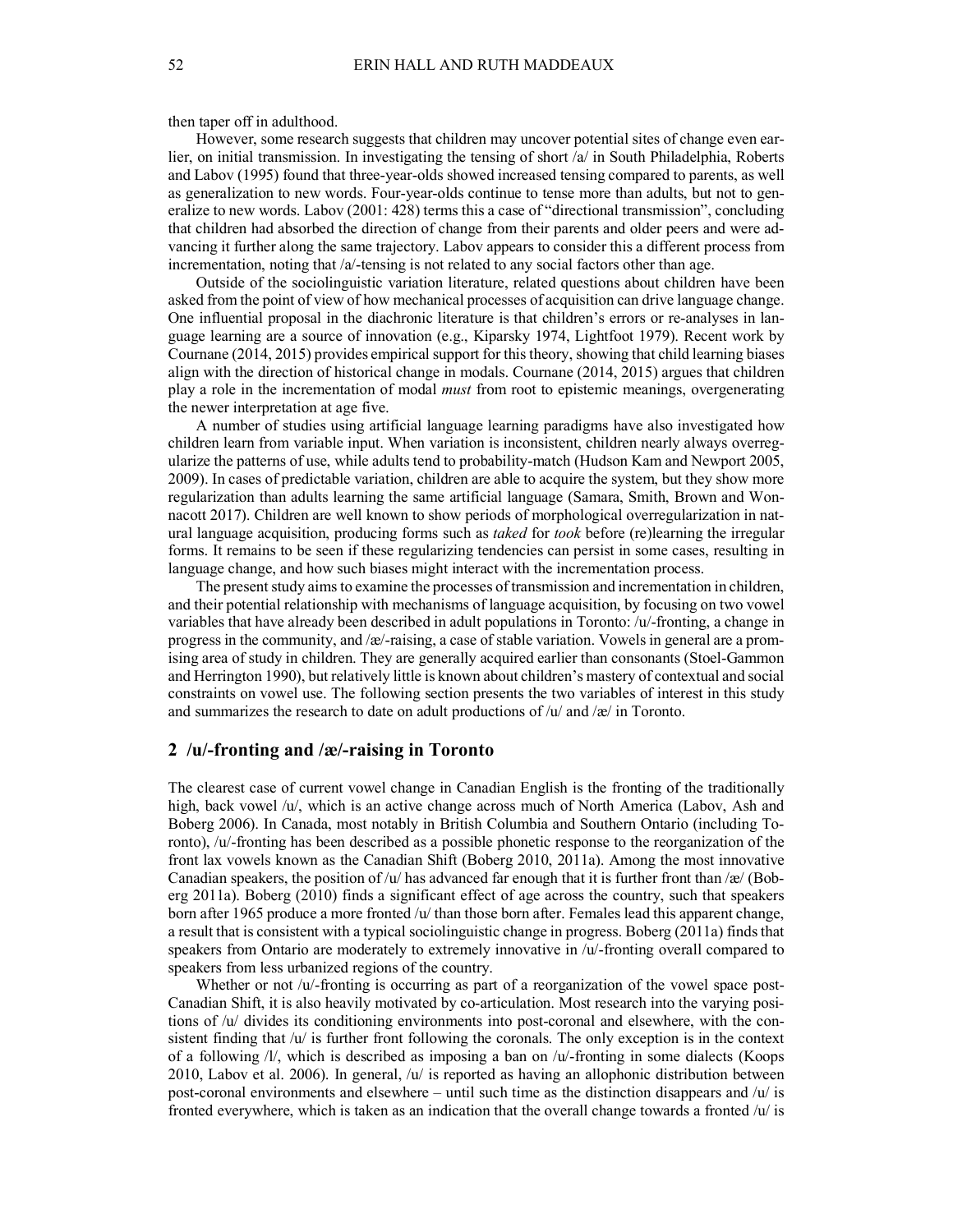complete (Baranowski 2008, Fridland and Bartlett 2006, Koops 2010). In other words, this is a change that is co-articulatorily motivated, being at first highly constrained by environment, with the constraints disappearing as the change advances.

The second noteworthy aspect of the current Toronto vowel inventory is the variability in the position of /æ/. Preceding nasal stops (as in *ban*) and the voiced velar stop /g/ (as in *bag*), /æ/ is raised and to some degree fronted. Note that this raising does not occur before voiceless velars, as in *back*. There is little research reporting a change in progress in any location where pre-velar and nasal /æ/-raising exists, since the majority of research on this variable has focused on phonetic variation without investigating it from a sociolinguistic perspective (e.g., Purnell 2008, De Decker and Nycz 2012, Mielke, Carignan and Thomas 2017). Rosen and Skriver (2015) find that *bag-*raising is increasing in Alberta in apparent time. Roeder, Onosson and D'Arcy (2018) report raising of *bag* and *ban* to similar degrees in Victoria, BC and find no correlation with age or gender, leading to the conclusion that this is a case of stable allophonic variation in the west that has existed for at least 85 years. Most discussions of /æ/ in Ontario assume a stable allophonic system – noting that in this location raising is most advanced for *ban* and less for *bag* – without reporting age or gender effects (Boberg 2008, 2011b; Labov et al. 2006). In Toronto, then, as in Victoria, variation in /æ/ seems to be embedded idiosyncratically among speakers who do not form a cohesive social group in terms of age or sex, suggesting a stable variable system. We follow these authors in predicting stability of this variable, and discuss our age-related findings in more detail in the results section.

In summary, there are two areas of interest in the vowel inventory of Toronto English speakers. The first is a change in progress: the fronting of  $/u'$ . The second is a probable instance of idiosyncratic stable variation: the raising of pre-voiced velar /æ/. Both have the potential to result in allophony, with one variant produced in a restricted environment, and the other produced elsewhere. Both are instances of variation at the phonetics/phonology interface – they are both motivated by co-articulation to some degree, and as a result are both candidates for phonologization of their respective phonetic motivations, resulting in the loss of contextual conditioning.

This paper investigates the production of these two vowels among Toronto families by comparing parents and children. Specifically, we ask: what are the patterns in children's productions of /u/ and /æ/ between ages four and 12? Do young children initially replicate their parents' systems, or change some aspects of the input upon transmission? How and when does incrementation – and/or overgeneralization – take place? Do the acquisition patterns differ for different kinds of variation: stable variation vs. a change in progress?

# **3 Methodology**

A production study elicited the two variables from typically-developing, monolingual Englishspeaking children from the Greater Toronto Area, and their parents. We focus on children ages four to 12 in order to examine the full course of development over childhood. While most other studies focus either on initial acquisition or the (pre-)adolescent periods, we targeted the ages in between as well, in order to gain a more complete picture of the transmission and incrementation processes.

#### **3.1 Speakers**

We include data from 24 children, and from at least one parent of each child; in total, 19 families participated. The children fall into three age categories spanning from four to 12. While the children are balanced in terms of age and sex, the parents who participated are predominantly female. We also include data from 16 Toronto-native adults who are not parents, as a control population. The breakdown of speakers is given in Table 1.

|        | Children |             |            | <b>Parents</b> | Adults |
|--------|----------|-------------|------------|----------------|--------|
|        |          | $7\_\Omega$ | 0.12<br>ı— | $\Box$ 40      | I O    |
| Female |          |             |            |                |        |
| Male   |          |             |            |                |        |

Table 1: Speakers included in study.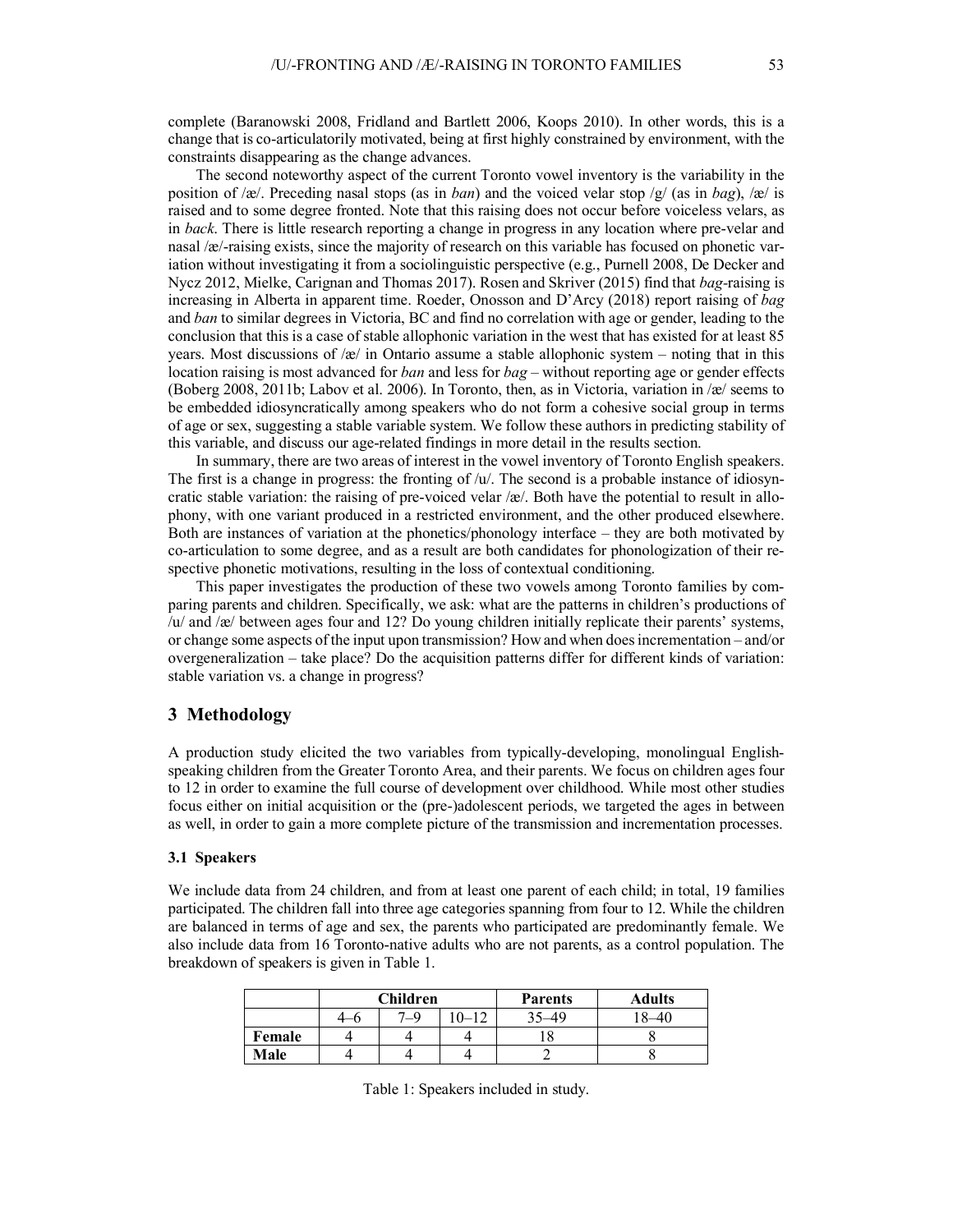# **3.2 Materials**

We designed two novel tasks, a picture naming task and a word reading task, to elicit the two vowels of interest. Although this method may sacrifice some ecological validity compared to spontaneous speech samples, it is preferred in this case because it allows for control over the various constraints affecting each variable, such as phonological context. We can manipulate the elicitation contexts in order to focus on the particular loci of variation, while also minimizing the amount of data collection required from each child. A picture naming game was used by Roberts and Labov (1995) to elicit vowels from young children in Philadelphia; like these authors, we view picture-based elicitation as an adaptation of the word list method frequently used in adult studies of phonological variation.

To create the two tasks, we compiled a word list of 106 common, monosyllabic words featuring all of the stressed vowels of Canadian English in a variety of allophonic environments. Twentyseven words containing  $\alpha$  and 18 containing  $\alpha$  were included in a variety of contexts to examine raising and fronting, respectively, and the remaining 61 words were added to complete the vowel space and aid in vowel normalization. The words were split into two lists: one list administered via picture elicitation and one reading list.

For the picture elicitation task, pictures representing 56 target words were obtained from the OpenClipArt website and arranged in random order in a PowerPoint presentation. The target word for each picture was elicited via sentence completion; see Figure 1 for two sample prompts.

| Prompt: This is $a$            | Prompt: This face isn't happy, it's |
|--------------------------------|-------------------------------------|
| (Expected answer: <i>cat</i> ) | (Expected answer: sad)              |
|                                |                                     |

Figure 1: Sample picture elicitation task item.

Child and parent participants recited each target word twice. In addition to the picture list, children aged seven and up and parents also completed a supplementary reading task: a list of 50 words presented via PowerPoint, with one word per slide, with each word recited twice. Adults who were not parents (i.e., the control group) read a similar word list containing 89 words.

Parents and children were recorded on a Zoom H4 recorder with an external Audio-Technica l AT831b lavalier microphone; control group adults were recorded in a soundproof booth using an AudioTechnica AT3035 microphone. During the child's session, the caregiver completed a written background questionnaire to elicit demographic information about the family.

#### **3.3 Vowel Extraction and Measurement**

Acoustic analysis was conducted using the speech analysis software Praat (Boersma and Weenink 2019) and the alignment and formant extraction tools FAVE-align and FAVE-extract (Rosenfelder et al. 2014). Measurements of F1 and F2 were taken at the 35% point of each vowel and normalized using the Lobanov (1971) method in the vowel normalization and plotting suite NORM (Thomas and Kendall 2007) to factor out differences between speakers due to physiological differences in the vocal tract, allowing for reasonable comparison across speakers.

## **4 Results**

Figure 2 displays the vowel space for all speakers involved in the study. The words illustrate the vowels in particular phonological contexts; for example, *ban* represents multiple words in which /æ/ precedes a nasal (*jam, tan, sang*, etc.), *tooth* is /u/ following all coronal and palatal consonants, 1

<sup>&</sup>lt;sup>1</sup> Despite palatals being considered part of the "elsewhere" condition in previous studies, preliminary analyses indicated that they patterned more closely with coronals. As a result, palatals and coronals are grouped together as the *tooth* context for the remainder of the analysis.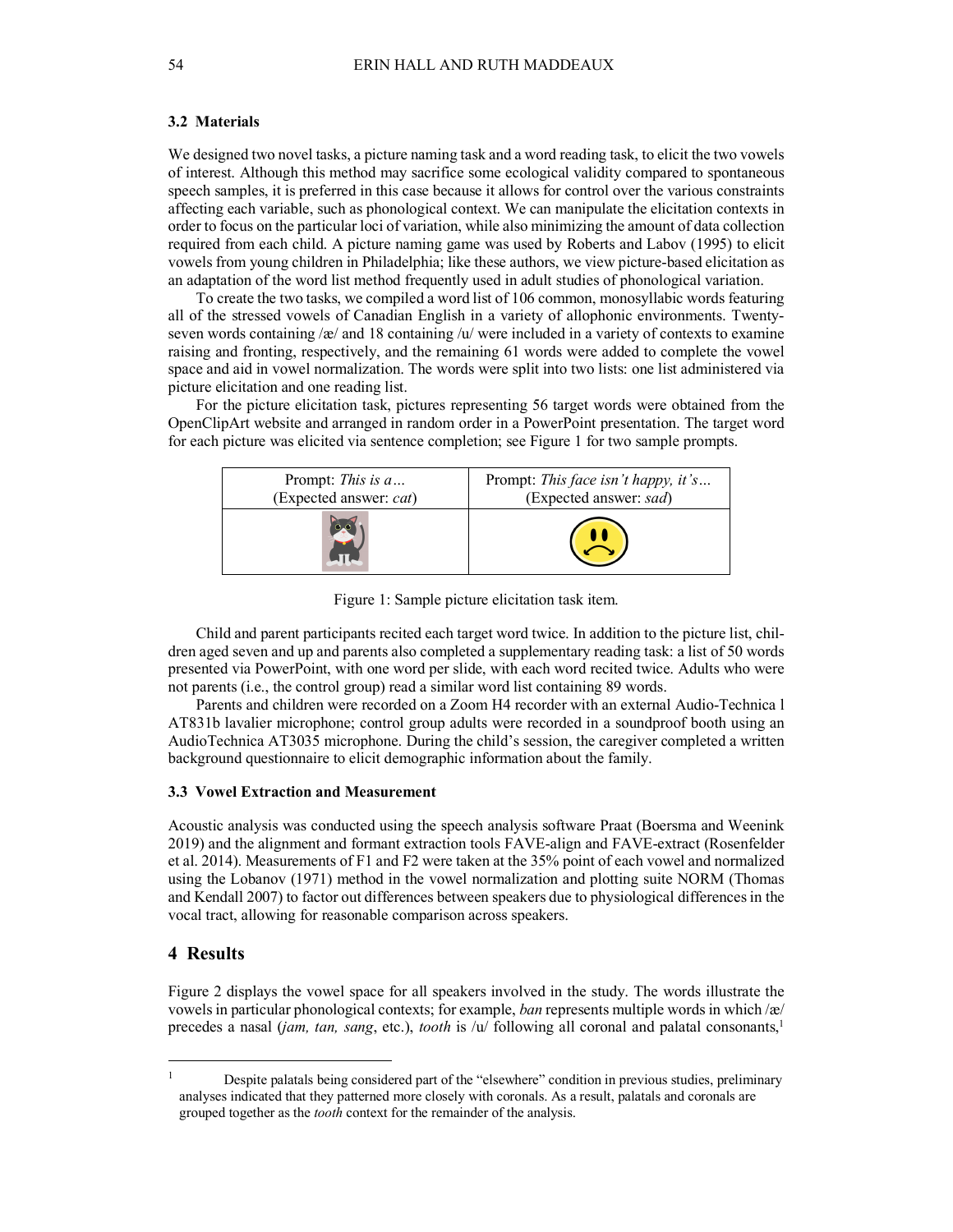*pool* is /u/ following any onset but preceding /l/, and *boot* is/u/ following labial and velar consonants,

or, "elsewhere". beat Ctooth pool boot hait  $0.5$ boat bit book 1Mean  $00$ bar  $0.5$ but bag bot  $-1.5$ .<br>2Mean+

Figure 2: Vowel space for all adults and children.

Linear mixed effects analyses using *lme4* (Bates et al. 2015) in R (R Core Team 2013) test the effects of phonological context, age, gender, and interactions between them, on the normalized F1 of /æ/ and the normalized F2 of /u/. Children are divided into three age groups:  $4-6$ ,  $7-9$ , and  $10-$ 12. Preliminary statistical analysis revealed no significant differences between the two groups of adults; therefore, parents and non-parents are both included in the adult group.

#### **4.1 /u/-fronting Results**

**Random effects** Groups Mame Variance Std. Dev. Speaker (Intercept) 0.02903 0.1704 Residual 0.26198 0.5118 Number of objects: 1862; Speakers: 60 **Fixed effects** Estimate Std. Error Df t Value p Value (Intercept) 0.15459 0.03902 83.600 3.962 0.000156 \*\*\* **Context (vs tooth)** *Boot* -0.94244 0.03311 1797.100 -28.465 < 2e-16 \*\*\* *Pool* -1.86312 0.04282 1796.800 -43.515 < 2e-16 \*\*\* **Age (vs adults)** 4–6yo -0.01602 0.10114 153.600 -0.158 0.874326 7–9yo 0.01314 0.08502 81.200 0.155 0.877549 10–12yo 0.02602 0.08513 81.700 0.306 0.760619 **Gender (vs female)** male -0.09642 0.05526 56.900 -1.745 0.086373 . **Interactions** *boot*: 4–6yo 0.59528 0.10234 1797.900 5.817 7.09e-09 \*\*\* *pool*: 4–6yo 0.23405 0.12963 1799.800 1.806 0.071154 . *boot*: 7–9yo 0.25409 0.07434 1796.500 3.418 0.000645 \*\*\* *pool*: 7–9yo -0.06107 0.09727 1796.900 -0.628 0.530194 *boot*: 10–12yo 0.17940 0.07459 1796.400 2.405 0.016269 \* *pool*: 10–12yo -0.08381 0.09939 1798.700 -0.843 0.399182

Table 2 gives the results of the mixed effects regression.

Table 2: Mixed effects logistic regression for F2 of /u/.

There is a strong main effect of context, as expected: *tooth* is significantly further forward than *boot* (or, "elsewhere") and *pool* (ps<0.0001). In the *boot* condition, all of the children are significantly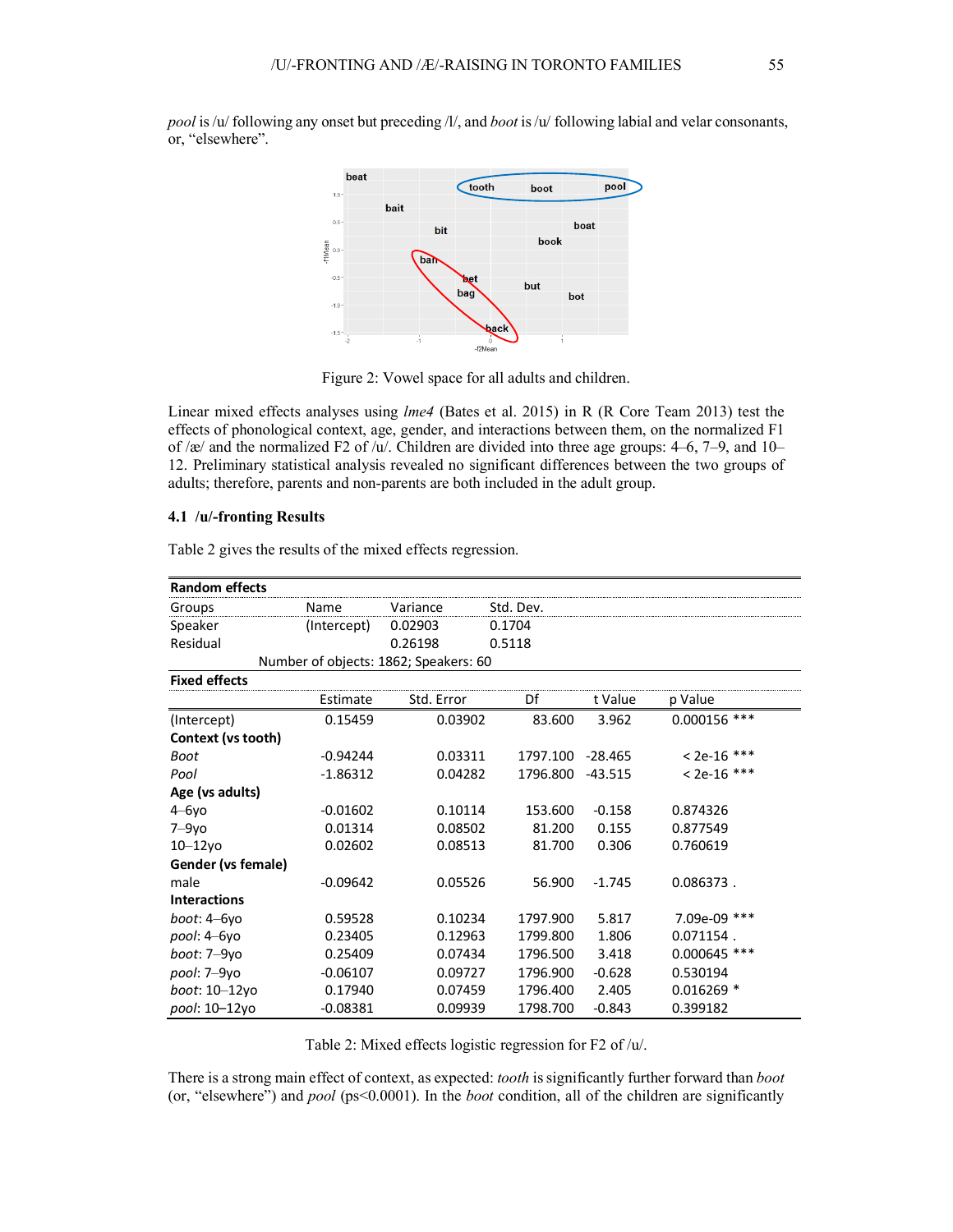further forward than the adults: the effect is strongest in the youngest children, followed by the middle age group, followed by the oldest. This confirms that /u/-fronting in the elsewhere condition – that is, not following coronals/palatals, or preceding  $/l$  – is a change in progress. A separate model including age as a continuous factor reveals a significant main effect of age  $(p=0.008)$ , confirming that the overall position of  $/u'$  is fronting in apparent time. Gender has only a marginal effect, in the expected direction: female speakers are further front than male speakers.

Figure 3 illustrates these findings by showing the vowel space for all speakers, with /u/ separated by condition and age group.



Figure 3:  $/u$  by age group + environment.

In the coronal/palatal environment, there is no difference among the age groups. In this condition, /u/ appears to have fronted as far as it will. In the pre-/l/ context, the youngest children are marginally further front, but there is no significant difference among the groups. The area of interest, then, is in the elsewhere condition. This is the environment that is not traditionally considered to facilitate fronting, like post-coronal, but also does not preclude fronting, like pre-/l/. Here is where children are extending the /u/-fronting change to new environments, as indicated by the regression model.

The transmission and incrementation model predicts that the 4–6-year-olds will match their parents' system most closely. The 10–12-year-olds should be more advanced than younger children, building to the adolescent peak. Our results for /u/-fronting do not follow the expected incrementation pattern. Instead, we find the opposite: the youngest children are most advanced in the change, followed by the middle age group, and then by the oldest. We return to this in the discussion.

#### **4.2 /æ/-raising Results**

The mixed effects regression testing the effects of the same factors on the normalized F1 of /æ/ are given in Table 3. For everyone, pre-voiced velar (*bag*) and pre-nasal (*ban*) /æ/ are higher than elsewhere (ps<0.0001), confirming that /æ/-raising is highly allophonic. There is a main effect of age only for the 7–9-year olds, who have lower *back* than adults. The interactions between age group and context show that younger children have exaggerated raising, especially in *ban*. In *bag,* only the 7–9-year-olds are significantly higher than the adults. The 10–12-year-olds are not significantly different from adults in either environment*.* A separate model with age as a continuous factor revealed no significant main effect of age ( $p=0.31$ ), confirming that /æ/ is not raising overall in apparent time. Gender is also not significant, indicating that this variation is not associated with the gender effects that would be expected for a sociolinguistically meaningful change.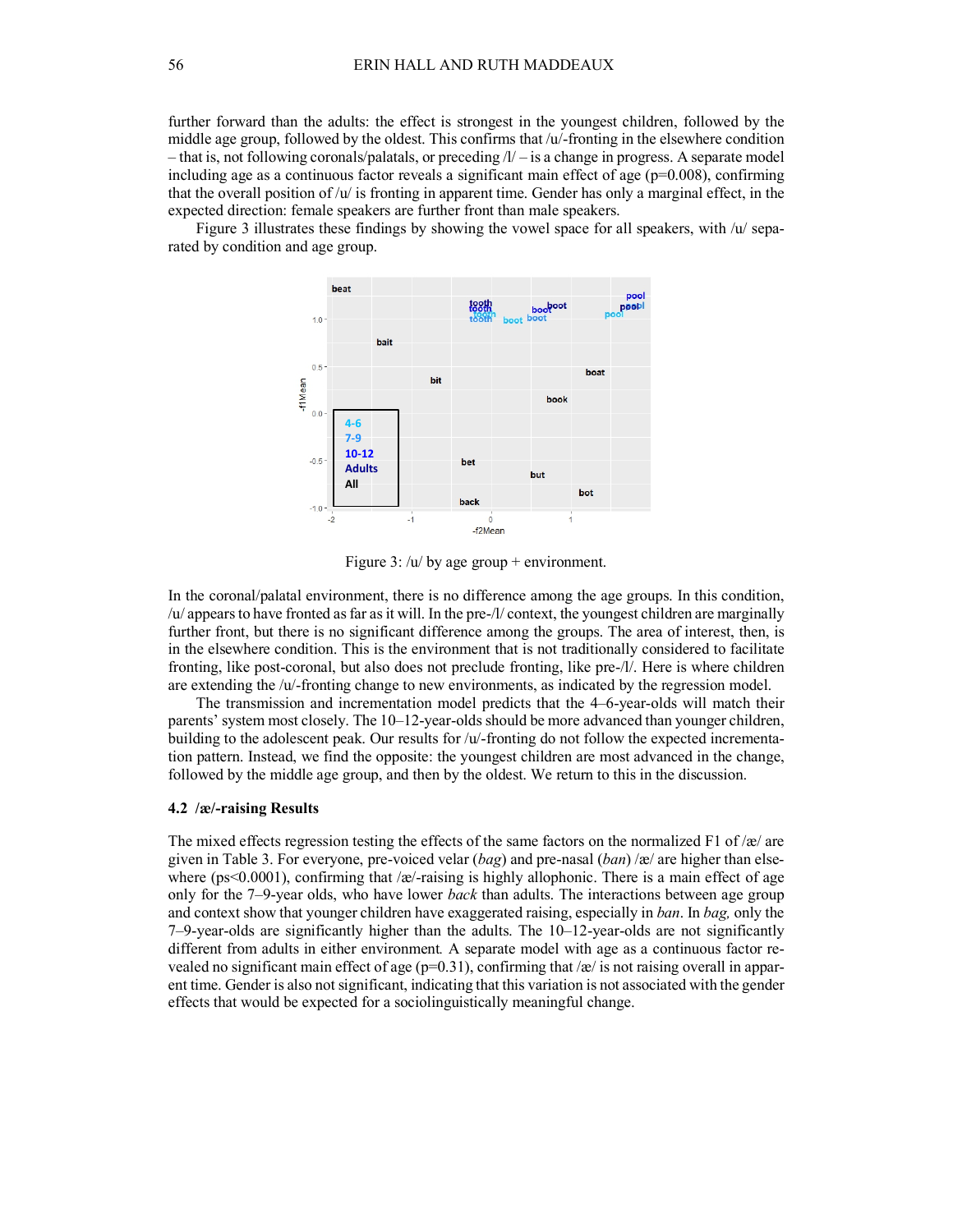| <b>Random effects</b>                 |              |            |                   |          |                  |  |  |  |  |  |
|---------------------------------------|--------------|------------|-------------------|----------|------------------|--|--|--|--|--|
| Groups                                | Name         | Variance   | Std. Dev.         |          |                  |  |  |  |  |  |
| Speaker                               | (Intercept)  | 0.005811   | 0.07623           |          |                  |  |  |  |  |  |
| Residual                              |              | 0.199918   | 0.44712           |          |                  |  |  |  |  |  |
| Number of objects: 2744; Speakers: 60 |              |            |                   |          |                  |  |  |  |  |  |
| <b>Fixed effects</b>                  |              |            |                   |          |                  |  |  |  |  |  |
|                                       | Estimate     | Std. Error | Df                | t Value  | p Value          |  |  |  |  |  |
| (Intercept)                           | 1.384e+00    | 2.054e-02  | 7.960e+01         | 67.376   | $< 2e-16$ ***    |  |  |  |  |  |
| Context (vs back)                     |              |            |                   |          |                  |  |  |  |  |  |
| bag                                   | $-6.143e-01$ | 3.495e-02  | 2.681e+03 -17.575 |          | $< 2e-16$ ***    |  |  |  |  |  |
| ban                                   | $-1.142e+00$ | 2.357e-02  | 2.680e+03 -48.449 |          | ***<br>$< 2e-16$ |  |  |  |  |  |
| Age (vs adults)                       |              |            |                   |          |                  |  |  |  |  |  |
| $4 - 6y$ o                            | 9.834e-02    | 5.883e-02  | 1.933e+02         | 1.672    | $0.0962$ .       |  |  |  |  |  |
| $7 - 9y$ o                            | 1.180e-01    | 4.502e-02  | 8.080e+01         | 2.620    | $0.0105$ *       |  |  |  |  |  |
| $10 - 12y$ o                          | 3.139e-03    | 4.475e-02  | 7.900e+01         | 0.070    | 0.9443           |  |  |  |  |  |
| Gender (vs female)                    |              |            |                   |          |                  |  |  |  |  |  |
| male                                  | 1.795e-03    | 2.916e-02  | $5.190e + 01$     | 0.062    | 0.9511           |  |  |  |  |  |
| <b>Interactions</b>                   |              |            |                   |          |                  |  |  |  |  |  |
| <i>bag</i> : 4–6yo                    | 1.152e-01    | 1.016e-01  | 2.686e+03         | 1.133    | 0.2572           |  |  |  |  |  |
| <i>ban</i> : 4–6yo                    | $-5.917e-01$ | 9.313e-02  | $2.702e + 03$     | $-6.353$ | ***<br>2.47e-10  |  |  |  |  |  |
| bag: 7-9yo                            | $-3.099e-01$ | 7.907e-02  | 2.678e+03         | $-3.919$ | ***<br>9.12e-05  |  |  |  |  |  |
| ban: 7–9yo                            | $-5.164e-01$ | 5.328e-02  | 2.678e+03         | $-9.691$ | $< 2e-16$ ***    |  |  |  |  |  |
| <i>bag</i> : 10–12yo                  | 1.175e-02    | 7.894e-02  | 2.679e+03         | 0.149    | 0.8816           |  |  |  |  |  |
| ban: 10-12yo                          | 1.172e-02    | 5.280e-02  | 2.678e+03         | 0.222    | 0.8240           |  |  |  |  |  |

Table 3: Mixed effects logistic regression for F1 of /æ/.

Figure 4 shows each age group's positions for /æ/ by environment.



Figure 4: /æ/ by age group + environment.

The contexts that have significant differences are both traditionally raising; in the non-raising environment, *back*, children do not show higher /æ/ than adults. In other words, the children are not extending the variation to new environments, like they are for  $/u'$ . As indicated by the regression model, young children overshoot the adult target for *ban*, while the middle group overshoots both *ban* and *bag*, and older children match the adults' positions for /æ/ in all environments. The lack of consistent patterning by age in *ban* and *bag* suggests that /æ/-raising is likely not a change in progress in Toronto, and instead is a case of stable, contextual, somewhat idiosyncratic variation. There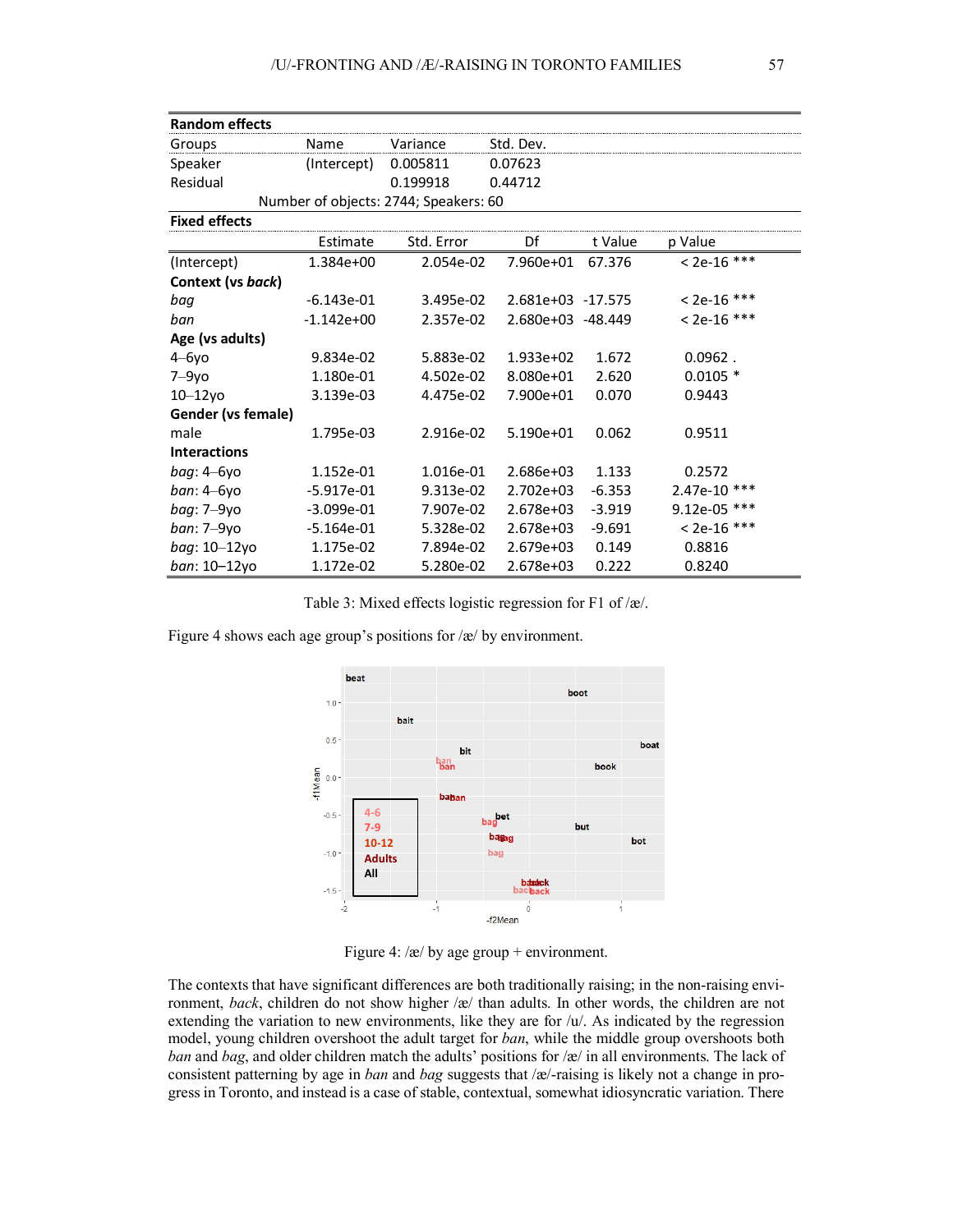are no clear incrementation effects, neither of the traditionally expected kind, nor of the kind displayed in the /u/ results.

Given these findings, the next step in investigating the acquisition of  $\alpha$  is to compare parents and children directly.

#### **4.3 /æ/ Patterns by Family**

Figure 5 shows the position of  $\alpha$  for three separate families.



Figure 5: /æ/ by parent and child.

In the first family, the parent raises both *ban* and *bag* considerably higher than *back*. The second raises only *ban*, while *bag* is in the same low position as *back.* The third raises neither *ban* nor *bag*  higher than *back.* In each case, the child faithfully reproduces the parent's pattern. Though we show only three families here, these are representative of the pattern we find across all 19 families in the study. There are no cases where a child raises in a given context where the parent doesn't also raise.

### **5 Discussion**

To summarize, in the case of a sound change  $/(u)$ -fronting), children participate in extending the change as early as four years old. They front more overall, and in more environments. It is not the case that they faithfully acquire their parents' patterns first. By age 10, they settle into a pattern that is not as exaggerated, but will still advance the change in the community.

What we cannot tell from this apparent time result is what has transpired among these children in real time. It is possible that each age group has not adjusted their placement of  $/u'$  since acquisition, and will retain their current position through to adulthood. If this is the case, we would not see any adolescent peak, because the younger children will have been more advanced than the older children since early childhood. This scenario would mean no incrementation at the individual level, but would still result in community-level change.

A second possibility is that when these 10–12-year-olds were four, they were also as far fronted as the current 4–6-year-olds, and then gradually retreated closer to the adult placement. This would represent reverse-incrementation at the individual level, but, assuming the children's end result was still further front than the adults, would still advance the change at the community level. We suggest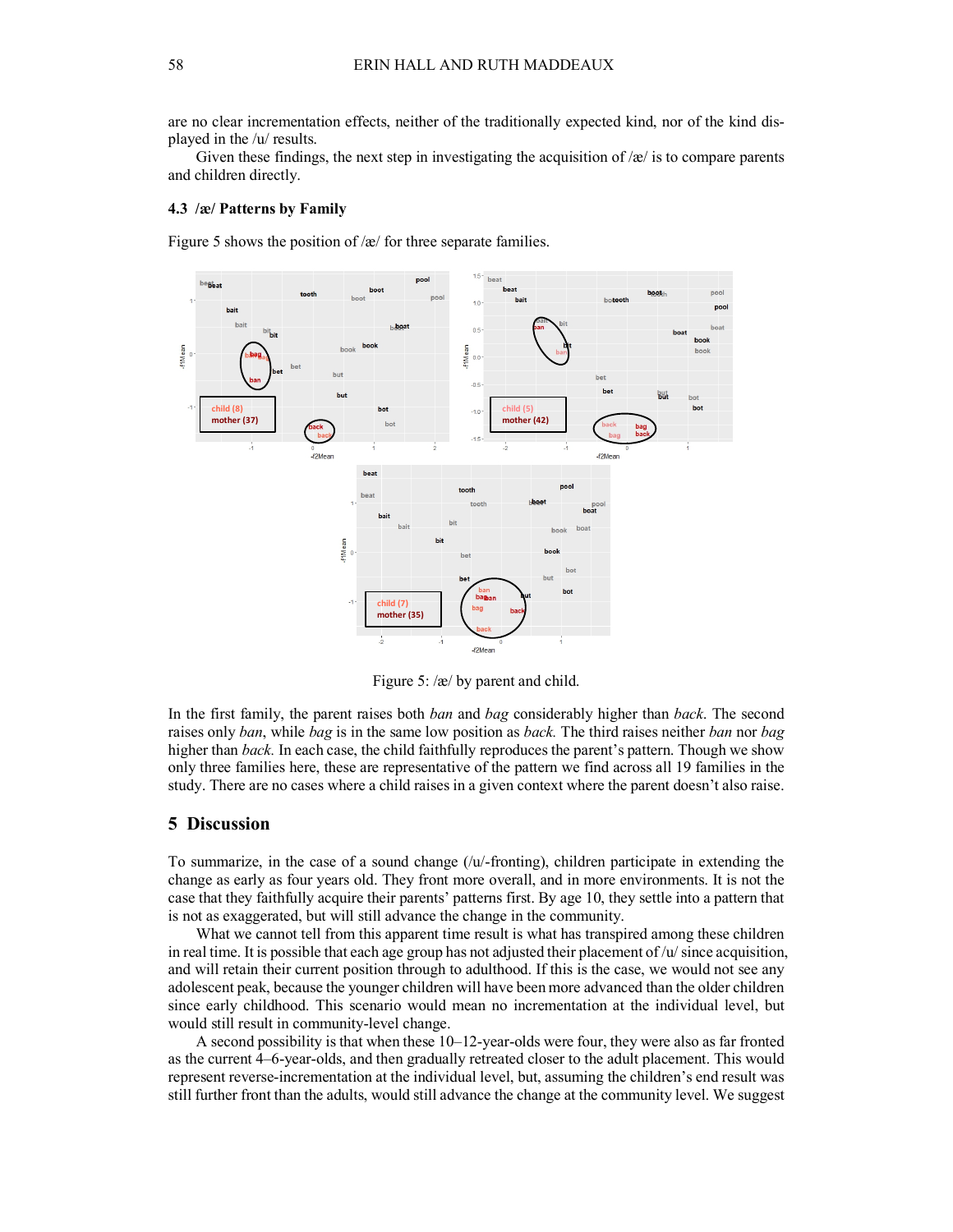this could be seen as a kind of overgeneralization in the acquisition process, like we often see in morphological acquisition. It could be thought of as a "two steps forward, one step back" approach: children initially overshoot the fronting change, but eventually retreat toward the adult norm – however, crucially, settling further forward than their parents, so that they still advance the change.

In the case of stable variation (/æ/-raising), younger children may inconsistently overshoot in raising environments, but do not extend the raising to new environments. Older children are statistically identical to their parents, matching their idiosyncratic raising patterns. With respect to the development of this variation, this may be a case of a "two steps forward, two steps back" approach: rather than ending up further ahead and advancing the change, as children do for  $/u'$ , they stabilize in the same range as their parents, maintaining the contextual variation. Compared to previous studies of stable variation in which children tend to match their parents' production patterns by age six or seven (e.g., Labov 1989, Roberts 1997), these results suggest that 7–9-year-olds may still be learning some aspects of the variable system.

#### **5.1 Incrementation: overgeneralization?**

This apparent time study does not seem to show evidence for childhood incrementation: we find that younger children are more advanced in the change than older children, which is the opposite of what the incrementation model predicts. However, we do find a pattern consistent with overgeneralization. Recall that Roberts and Labov (1995) demonstrate that three-year-olds extended /æ/-tensing (which in Philadelphia was in a state of change) to new words, but four-year-olds did not, increasing only the level of tensing. We find a similar pattern in our changing variable: children first overgeneralize fronting to new environments, and then retreat, but still end up ahead of their parents. In the case of /æ/-raising, we find a different pattern that instead maintains stable variation: children initially exaggerate the raising, but do not extend to new environments; by age 10, they match their parents' allophonic system identically.

Conceptually speaking, comparing the extension of a vowel change to a new phonological context to overgeneralization in the traditional morphological sense, such as saying *taked* for *took*, requires further theoretical and empirical exploration. We argue that alongside our theories of childhood transmission and incrementation, we need to explore how the general acquisition phenomenon of overgeneralizing can apply to sound change.

## **References**

- Baranowski, Maciej. 2008. The fronting of back upgliding vowels in Charleston, South Carolina. *Language Variation and Change* 20:527–551.
- Bates, Douglas, Martin Maechler, Ben Bolker and Steve Walker. 2015. Fitting Linear Mixed-Effects Models Using lme4. *Journal of Statistical Software* 67(1):1–48.
- Boberg, Charles. 2008. Regional phonetic differentiation in standard Canadian English. *Journal of English Linguistics* 36:129–154.
- Boberg, Charles. 2010. *The English Language in Canada: Status, History, and Comparative Analysis*. Cambridge, New York: Cambridge University Press.
- Boberg, Charles. 2011a. Reshaping the vowel system: An index of phonetic innovation in Canadian English. *University of Pennsylvania Working Papers in Linguistics* 17(2): article 4.
- Boberg, Charles. 2011b. Regional variation in the allophones of Canadian English. *Canadian Acoustics* 39(3):170–171.
- Boersma, Paul and David Weenink. 2019. Praat: doing phonetics by computer. Version 6.0.56. URL: http://www.praat.org/.
- Cournane, Ailis. 2014. In search of L1 evidence for diachronic reanalysis: Mapping modal verbs. *Language Acquisition* 21(1):103–117.
- Cournane, Ailis. 2015. Modal Development: Input-Divergent L1 Acquisition in the Direction of Diachronic Reanalysis. Doctoral dissertation, University of Toronto.
- De Decker, Paul and Jennifer R. Nycz. 2012. Are tense [æ]s really tense?: The mapping between articulation and acoustics. *Lingua* 122:810-821.
- Fridland, Valerie and Kathy Bartlett. 2006. The social and linguistic conditioning of back vowel fronting across ethnic groups in Memphis, Tennessee. *English Language and Linguistics* 10:1–22.